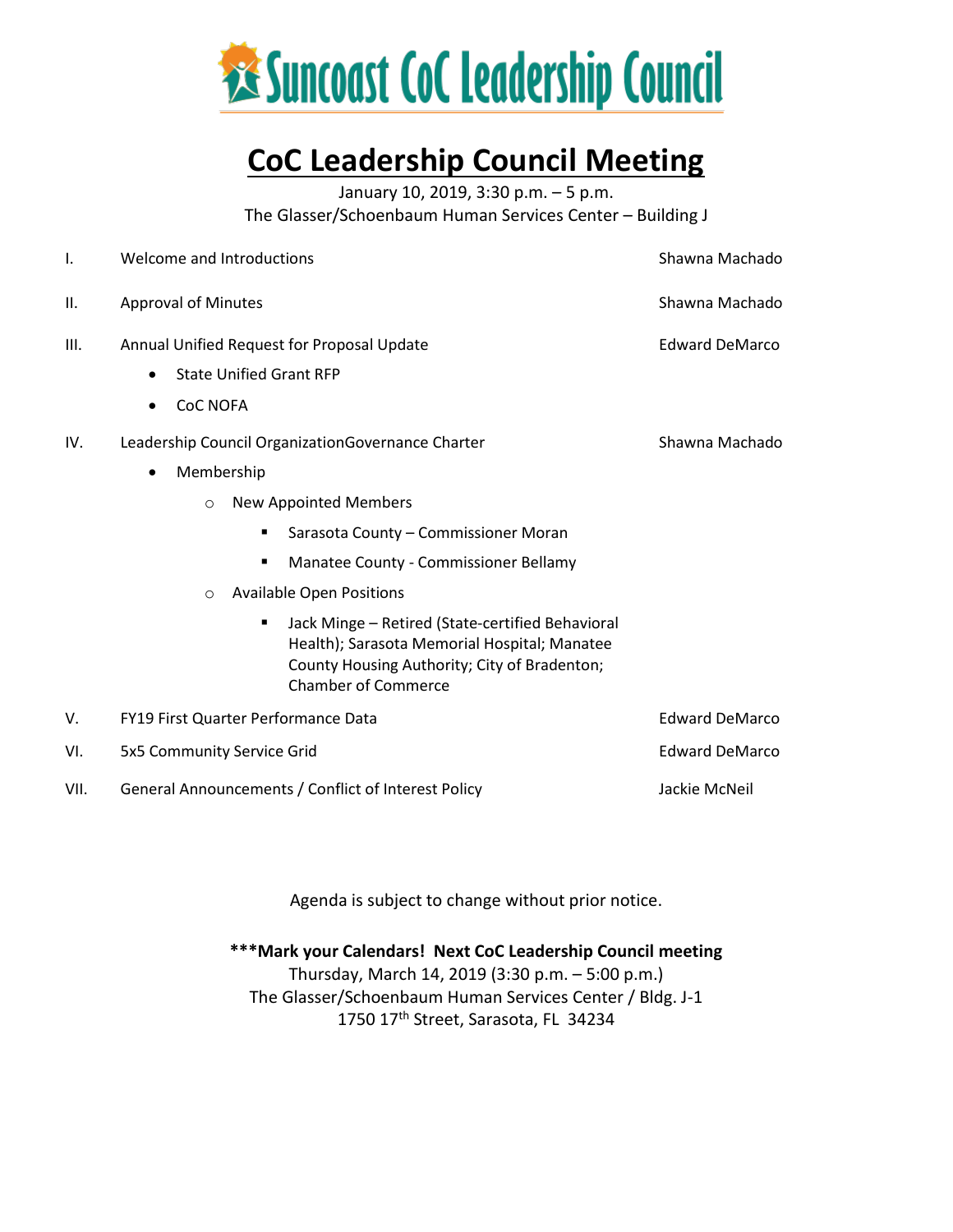

# Meeting Minutes – January 10, 2019

**Location:** The Glasser/Schoenbaum Human Services Center, Building J-1, Sarasota, FL 34234

**Meeting Time:** 3:30 p.m.

**CoC Leadership Council Members:** 18 members in attendance; 4 excused.

| <b>Name</b>                        | <b>Affiliation/Organization</b>           |  |
|------------------------------------|-------------------------------------------|--|
| Erozer, Adell                      | <b>Turning Points</b>                     |  |
| Barwin, Thomas                     | City of Sarasota                          |  |
| Bellamy, Reggie (Excused)          | <b>Manatee County Government</b>          |  |
| Brady, Melissa (Excused)           | <b>Regions Bank</b>                       |  |
| Brown, Heidi                       | Jewish Family and Children's Service      |  |
| Clapp, David (Excused)             | Central Florida Behavioral Health Network |  |
| DeMarco, Edward                    | Suncoast Partnership to End Homelessness  |  |
| Eller, Scott                       | C.A.S.L.                                  |  |
| Garcia, Elena (Lissette Fernandez) | <b>Manatee County Public Schools</b>      |  |
| Lynch, Laurel                      | <b>HOPE Family Services</b>               |  |
| Machado, Shawna                    | Lived Homeless Experience                 |  |
| McCleland, Lynette                 | The Center of Hope of South County        |  |
| McLaughlin, Ellen                  | Sarasota Family YMCA                      |  |
| Minor, Erin                        | <b>Harvest House Transitional Centers</b> |  |
| Moran, Michael (Excused)           | <b>Sarasota County Government</b>         |  |
| Roseboro, Jane                     | Centerstone of Florida                    |  |
| Russell, William                   | Sarasota Housing Authority                |  |
| Showers, Julia                     | The Salvation Army, Manatee               |  |
| Stiff, Kevin                       | The City of Sarasota Police Department    |  |
| Thaxton, Jon                       | <b>Gulf Coast Community Foundation</b>    |  |
| Whiten, Charles                    | The Salvation Army, Sarasota              |  |
| Williams, Darryl                   | <b>Youth Action Board</b>                 |  |

**Public Attendees:** Lue Richardson, Department of Veteran Affairs; Amy Jones, The Salvation Army, Sarasota; Denise Harris, Christopher Nalls, Citizen; Moanira Ragsdale, Coastal Behavioral Healthcare; Justin Creel, St. Vincent De Paul.

**Suncoast Partnership Staff:** Tara Booker, Brandon Bellows, Jackie McNeil, Amiee Barth, Nick Bell, Natasha Burton, Lauren Davis, Shellie Hummel, Devon Jarrett, Taylor Neighbors.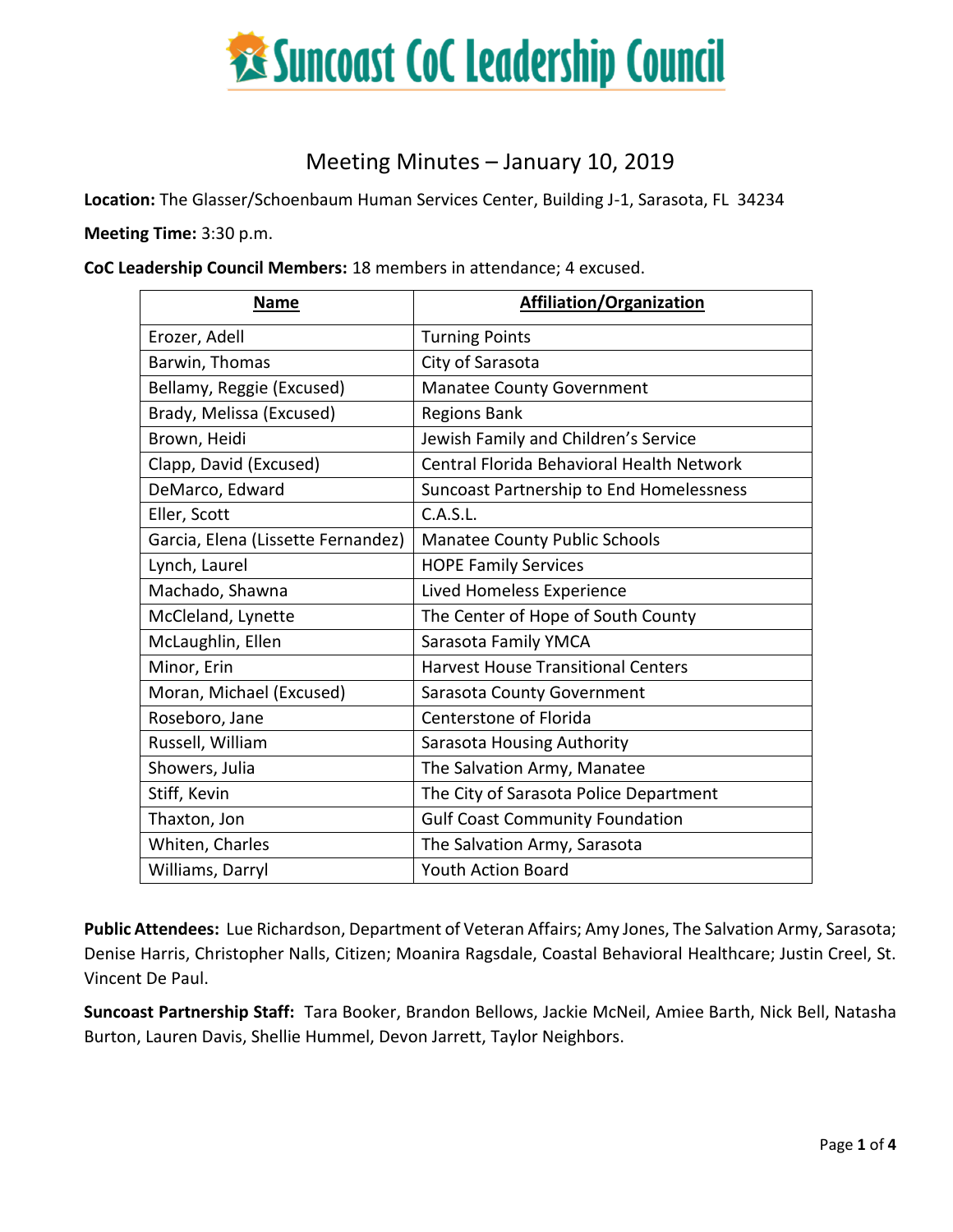

# **I. Welcome**

Meeting was called to order by Shawna Machado at 3:30pm

### **II. Introductions and Certify Quorum**

Attendees introduced themselves and a quorum was certified.

# **III. Action Item – Approval of 11-15-18 Minutes**

Shawna Machado asked for a motion to approve the CoC Leadership Council minutes of November 15, 2018 as distributed electronically and provided in informational packets. Moved by Erin Minor, seconded by Julia Showers and approved unanimously.

# **IV. Annual Unified Request for Proposal Update**

Edward DeMarco stated the funding opportunity for the annual unified request for proposal (AURFP) was released on December 21, 2018 using Constant Contact. This announcement was followed by three informational sessions held in Sarasota, Manatee and North Port for potential interest. Suncoast Partnership is currently seeking proposals from eligible 501(c)(3) and 501(c)(4) organizations that want to work as part of the homeless response system by effectively providing one or more of the services that are listed in the following five key areas, including: Outreach and Coordinated Entry, Prevention or Diversion, Emergency Shelter and Bridge Housing, Rapid Rehousing (RRH) and Permanent Supportive Housing (PSH). Deadline to submit proposals for consideration will be February 8, 2019. The evaluation and scoring session by the Review and Ranking Committee will be open to the applicants if they wish to observe, to be scheduled on February 27, 2019 at 9am. The Unified Request for Proposal (including Challenge, ESG and TANF monies) expected to be available in late January/early February from the State Office on Homelessness, while the question of the release of the federal NOFA is not determined with current government shutdown.

#### **V. COC NOFA**

Edward DeMarco continues his work regarding loss mitigation around the lost cycle of federal CoC grant funding by the U.S. Department of HUD as discussed. Both Wayne Applebee of Sarasota County Health and Human Services Department, and Donald Hadsell of the Sarasota Office on Housing and Community Development are working with the Suncoast Partnership to secure funding so that effected CoC renewal projects (but not including Suncoast Partnership HMIS grant funding), will be kept whole until their federal renewal grants can begin again as of February 2020.

Edward DeMarco shared a potential funding opportunity for Suncoast Partnership HMIS, having been approached by the Coalition for the Homeless of Pasco County regarding HMIS technical assistance needs. Shawna Machado asked for a motion to open CoC Leadership Council discussion regarding the HMIS Capacity Building Project Notice of Funding Availability (NOFA) as outlined in informational packets. Moved by Scott Eller, seconded by Jon Thaxton and approved unanimously.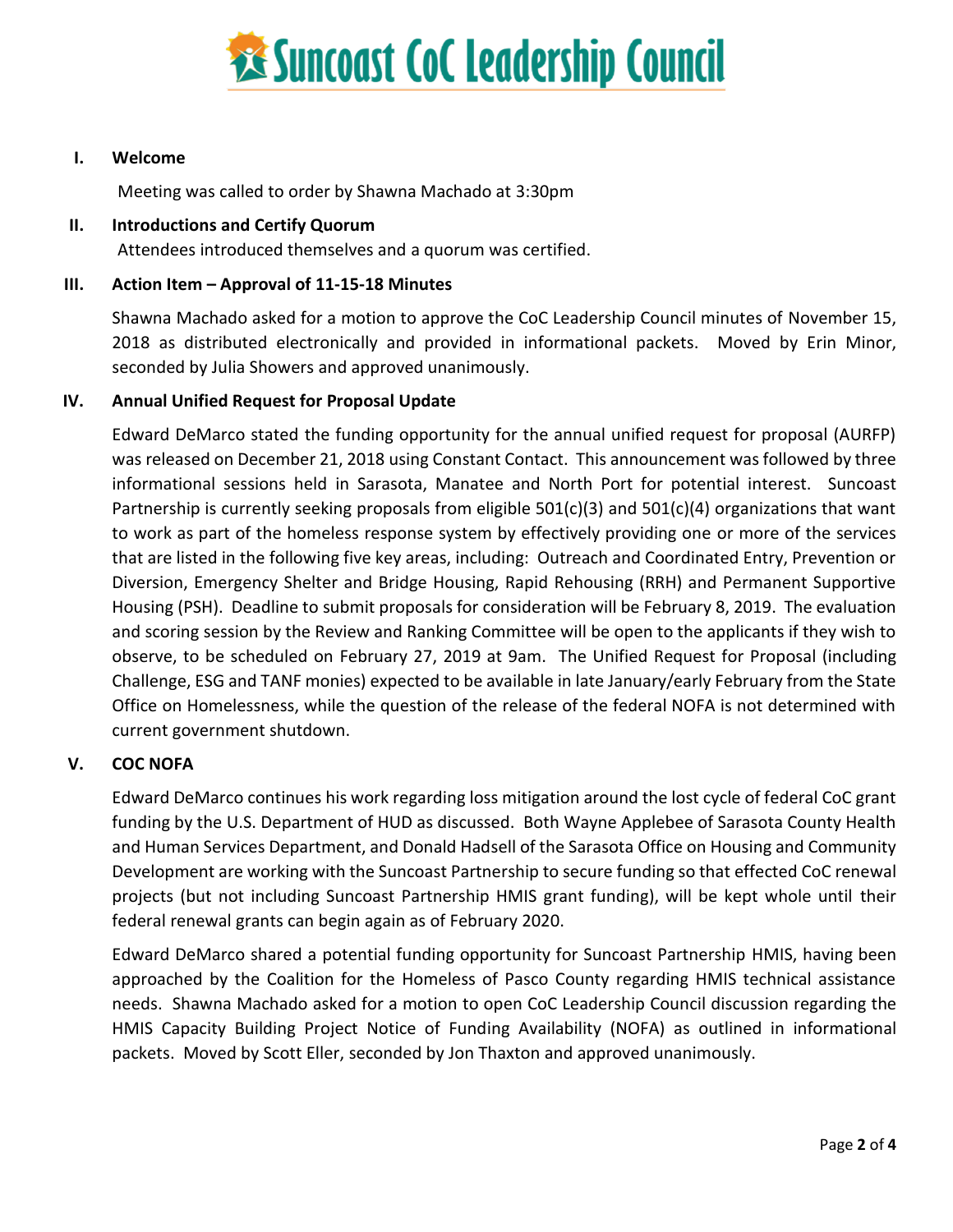# **Executions State Cock Leadership Council**

If Suncoast Partnership were to apply for the NOFA (and if approved by HUD), this could result in two significant positive outcomes:

- 1. NOFA would be a source of program income for Suncoast Partnership and help with agency's loss mitigation of funding;
- 2. Suncoast Partnership to End Homelessness would be supporting the process of regionalization of HMIS (which is encouraged direction by the U.S. Department of HUD)

Thomas Barwin expressed his concern with pursuing this funding, in part, due to the failure of the agency to complete the FY18 CoC NOFA application in a timely manner. Scott Eller vocalized his support for both the Suncoast Partnership and for this notice of funding availability as being the right thing to do for all of the right reasons, given the agency's ability to help another organization in a field of expertise. Edward DeMarco noted that Pasco County sought out Suncoast Partnership since the Suncoast Partnership is recognized (with top level management at the U.S. Dept. of HUD, and the State Office on Homelessness) as operating one of the better HMIS systems.

Potential staff support issues were also discussed, including the need for the work equivalent of one fulltime staff support person. Edward emphasized that the potential grant proposal would be written with a full viable budget upon concept approval by HUD. HUD will do an analysis of the NOFA concept for approval, at which point Suncoast Partnership would revisit this subject with the CoC Leadership Council and the Suncoast Partnership Board of Directors for necessary approval before any action is taken.

Shawna Machado asked for an amended motion for Suncoast Partnership to submit the HMIS Capacity Building Project NOFA for the Coalition for the Homeless of Pasco County, and pending HUD concept approval status for the CoC Leadership Council to review and vote on any final grant proposal and budget. Moved by Kevin Stiff, seconded by Jon Thaxton, with Tom Barwin opposed, and all other members in approval.

# **VI. CoC Leadership Council Organization/Governance Charter**

Edward DeMarco shared current membership list in packets. There are two new appointed members to the CoC Leadership Council, with Sarasota County Commissioner Michael Moran, and Manatee County Commissioner Reggie Bellamy. Open positions include State-certified Behavioral Health (with retirement of Jack Minge); Sarasota Memorial Hospital, Sarasota County Schools, a Manatee county Housing Authority, City of Bradenton and Chamber of Commerce. Edward DeMarco encouraged members to provide their recommendations for potential election at the next Continuum of Care meeting to be held on February 20, 2019.

# **VII. FY19 First Quarter Performance Data**

Included in packets is the first quarter CoC FY 2019 Community Dashboard results. Edward DeMarco highlighted progress in housing individuals with high and highest acuity of need (156 in this quarter), given the goal of 325 for the fiscal year. A reported increase of 25% in the improved income category is due, in part, to the information being more accurately included in HMIS. Jon Thaxton asked for the dashboard to include quarter results from the last fiscal year, to serve as a comparison going forward. Updated community dashboard results will be shared with CoC Leadership Council electronically.